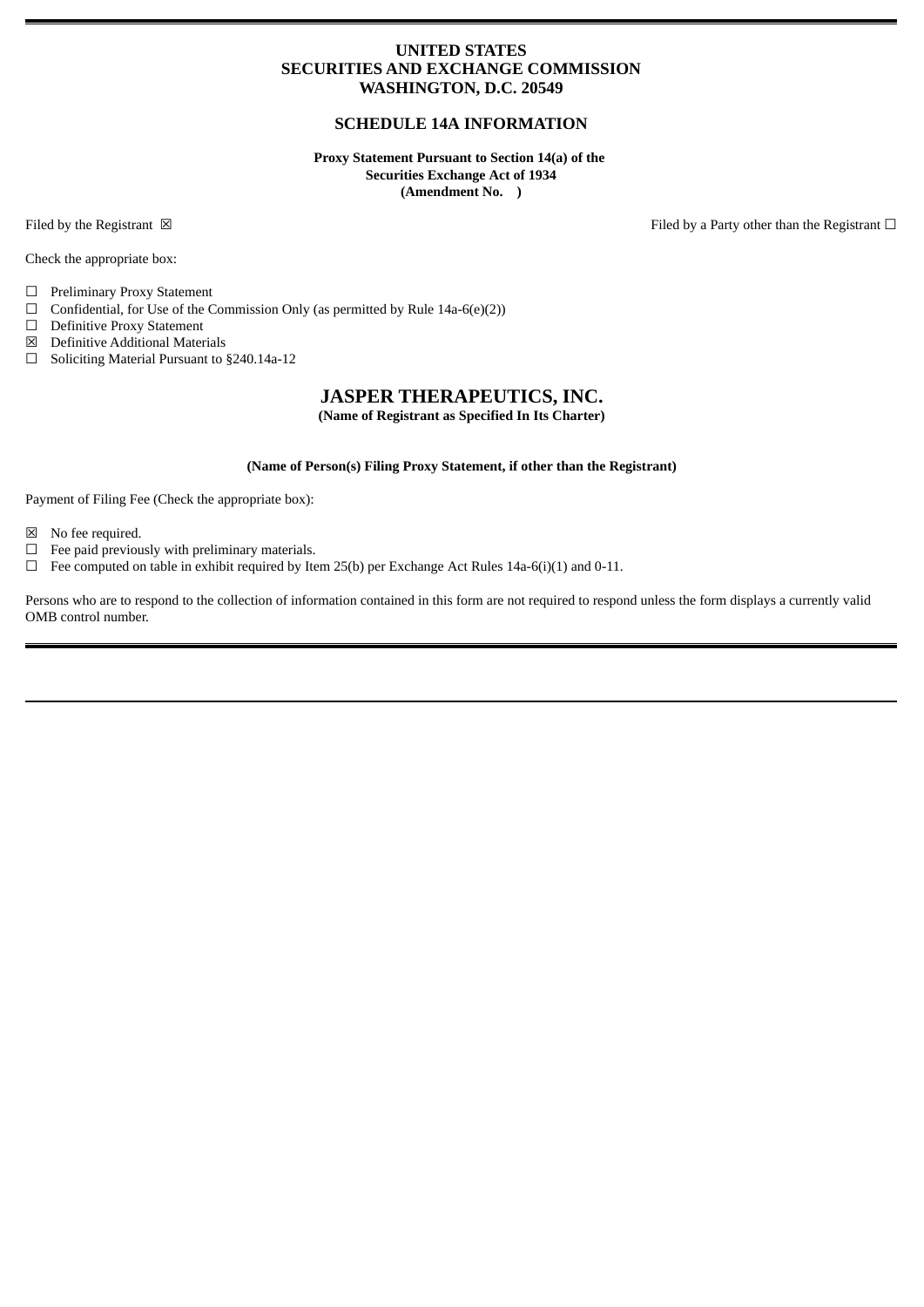**You May Vote Your Proxy When You View The Material On The Internet. You Will Be Asked To Follow The Prompts To Vote Your Shares.**

> **Jasper Therapeutics, Inc.** 2200 Bridge Pkwy Suite #102 Redwood City, CA 94065

### **NOTICE OF ANNUAL MEETING**

**OF STOCKHOLDERS** to be held on June 23, 2022

\*Stockholders are cordially invited to attend the Annual Meeting and vote in person. At the meeting, you will need to request a ballot to vote your shares.

Dear Stockholder,

The 2022 Annual Meeting of Stockholders of Jasper Therapeutics, Inc. will be held virtually at http://cstproxy.com/JasperTherapeutics/2022 on Thursday, June 23, 2022, at 10:00 a.m. Pacific Time.

Proposals to be considered at the Annual Meeting:

- (1) Election of Class I directors to serve until the 2025 annual meeting of stockholders;
- (2) Ratification of the appointment of PricewaterhouseCoopers LLP as the Company's independent registered public accounting firm for the fiscal year ending December 31, 2022; and
- (3) To vote upon such other matters as may properly come before the Annual Meeting or any adjournment or postponement thereof.

The Board of Directors recommends a vote "FOR" all nominees under Proposal 1, and "FOR" Proposal 2.

Your electronic vote authorizes the named proxies to vote your shares in the same manner as if you marked, signed, dated, and returned the proxy card.

### **Vote during the Meeting –**  $\mathbf{A}$ .

If you plan to attend the virtual online Annual Meeting, you will need your 12 digit control number to vote electronically during the Annual Meeting. To attend the annual meeting, visit:

**https://www.cstproxy.com/JasperTherapeutics/2022**

**The Proxy Materials are available for review at: https://www.cstproxy.com/JasperTherapeutics/2022**



*Vote Your Proxy on the Internet:*

**Go to http://www.cstproxyvote.com** Have your notice available when you access the above website. Follow the prompts to vote your shares.

CONTROL NUMBER